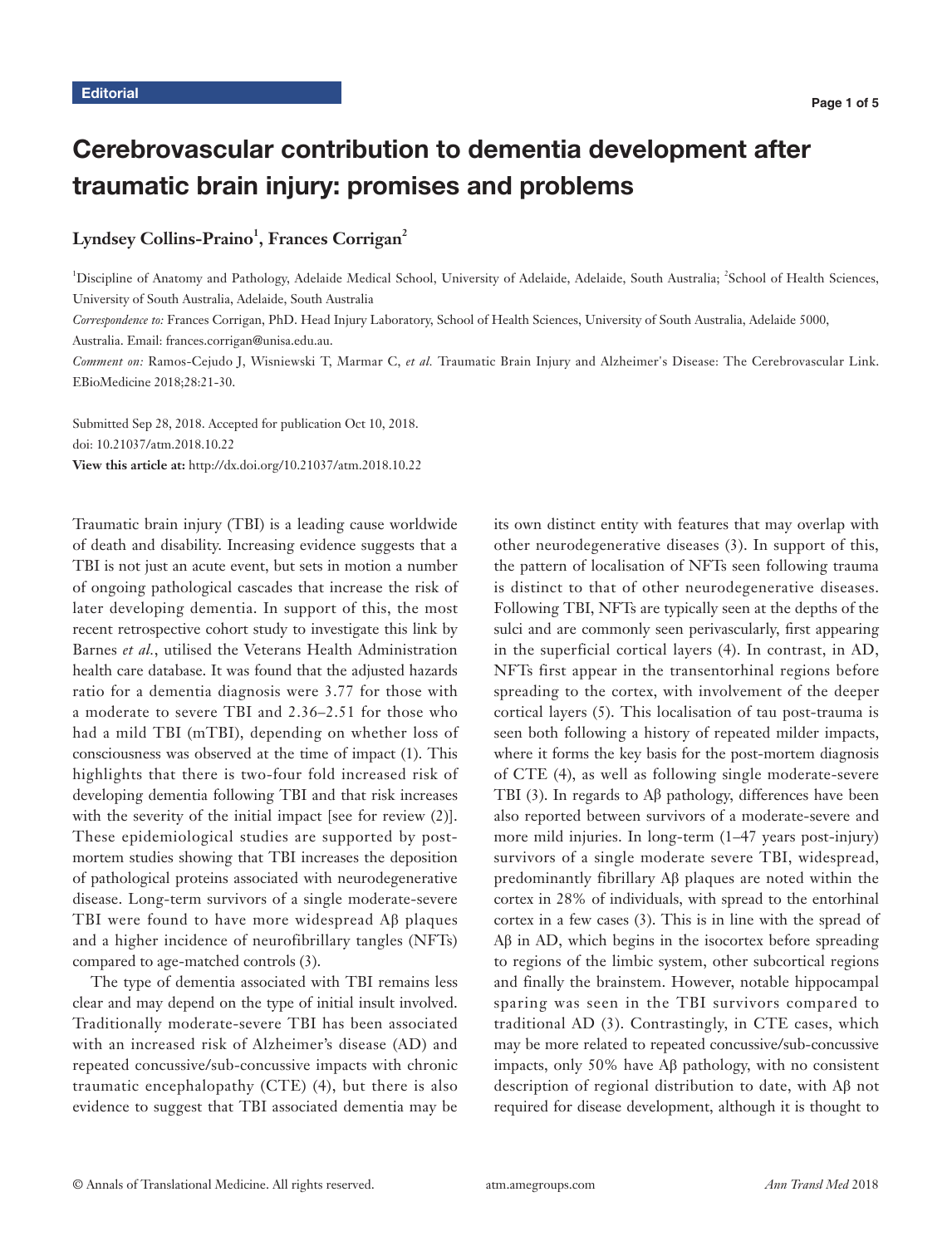#### **Page 2 of 5**

play a role in accelerating disease progression (4).

Thus, considering whether the pattern of neuropathological change and, consequently, neurodegenerative disease is similar or distinct depending on the nature of the original injury is an important element not considered within the Ramos-Cejudo *et al.* paper. Indeed, TBI has been characterised as a highly complex disease, with heterogeneity driven by the differences in terms of severity and location of the initiating impact, whether the injury is predominantly focal versus diffuse and whether multiple or single injuries have occurred (6). The potential impact of this heterogeneity on subsequent molecular alterations is not considered by Ramos-Cejudo and colleagues, who instead discuss the potential link between TBI and AD as if all injuries are created equal. This may mask important distinctions that may have significant implications for biomarker identification. For example, if the type of dementia that follows TBI is dependent upon the initial nature of the injury, then it logically follows that the biomarkers of interest for predicting relative risk of each of these dementias may also be distinct. Further research is needed to determine whether the pathological processes that drive neurodegeneration post-TBI share key overlapping pathological processes, regardless of the nature of the initiating insult, or whether they are distinct, as these investigations will inform development of appropriate biomarker panels.

Nonetheless, it is clear that a history of TBI can be linked to accumulation of pathological proteins, and ongoing neuronal loss. The mechanisms linking TBI to later dementia has yet to be fully elucidated. Hypotheses include a reduction in neuronal reserve precipitating earlier age of onset of dementia, chronic persistent neuroinflammation and ongoing white matter injury (3). Ramos-Cejudo *et al.* argue that the key mechanistic link between TBI and dementia is ongoing dysfunction of the cerebrovascular system associated with accumulation of pathological Aβ and tau. Importantly, there is key evidence supporting this supposition, which suggests that disruption to cerebral blood flow and alterations of the blood-brain barrier (BBB) are early events in the onset of dementia and this is well described within the original article. Aβ pathology has been shown to lead to multiple forms of secondary vascular damage, including microinfarcts, microbleeds and white matter lesions (7). While the mechanisms behind this remain to be elucidated, oligomeric species of Aβ have been shown to lead to a cascade of neurovascular stress events, including oxidative stress and activation of caspase-mediated apoptotic

pathways in endothelial cells (8). Similarly, cerebrovascular tau oligomers have been found to be elevated in two forms of dementia, AD and progressive supranuclear palsy (PSP), where they preferentially associate with vascular endothelial cells Tau pathology-dependent remodelling of cerebral arteries precedes Alzheimer's disease-related microvascular cerebral amyloid angiopathy (9). Tau pathology has recently been shown to lead to early remodelling of leptomeningeal arteries, preceding microvascular cerebral amyloid angiopathy, in the gyrus frontalis medialis and the hippocampus in AD (10). Interestingly, BBB dysfunction has been shown to emerge at the same time as perivascular tau deposition around major hippocampal blood vessels, an effect that can be blocked by suppressing tau expression using doxycycline (11). This, coupled with the finding that BBB dysfunction occurs even in tauopathies without Aβ pathology, leads to the compelling hypothesis that tau pathology alone may drive cerebrovascular dysfunction. In support of this, high CSF levels of neuroinflammation and cerebrovascular dysfunction were recently reported to be associated with increased CSF levels of both total and phosphorylated tau in AD, while associations between these markers and CSF levels of Aβ were less clear (12). Taken together, this body of evidence presents a compelling case that Aβ and tau pathology, both of which are known to be elevated after TBI, can drive cerebrovascular dysfunction and, consequentially, the emergence of dementia.

However, given that the central tenant of 'Traumatic Brain Injury and Alzheimer's Disease: The Cerebrovascular Link' is that TBI leads to cerebrovascular dysfunction, the effects of TBI directly on this system receive scant attention. The effect of TBI on the cerebrovascular system acutely has been well characterised, with reports of biphasic opening of the BBB, firstly within a few hours post-injury and then a second opening within 3–7 days post-injury, with the degree of BBB alteration linked to injury severity (13). The BBB is a highly selective barrier formed by a layer of endothelial cells joined together by tight junctions including proteins such as claudins, occludin, junctional adhesion molecules, and zonula occluden proteins, which are supported by the end-feet of astrocytes (14). Transport across the BBB is normally highly regulated through tightly controlled mechanisms that enable the bidirectional transcellular passage of essential molecules and the efflux of potentially neurotoxic substances and waste products through expression of specific transporters (14). Depending on the severity of the initial impact, the early BBB opening may be primarily a mechanical effect or alternatively can be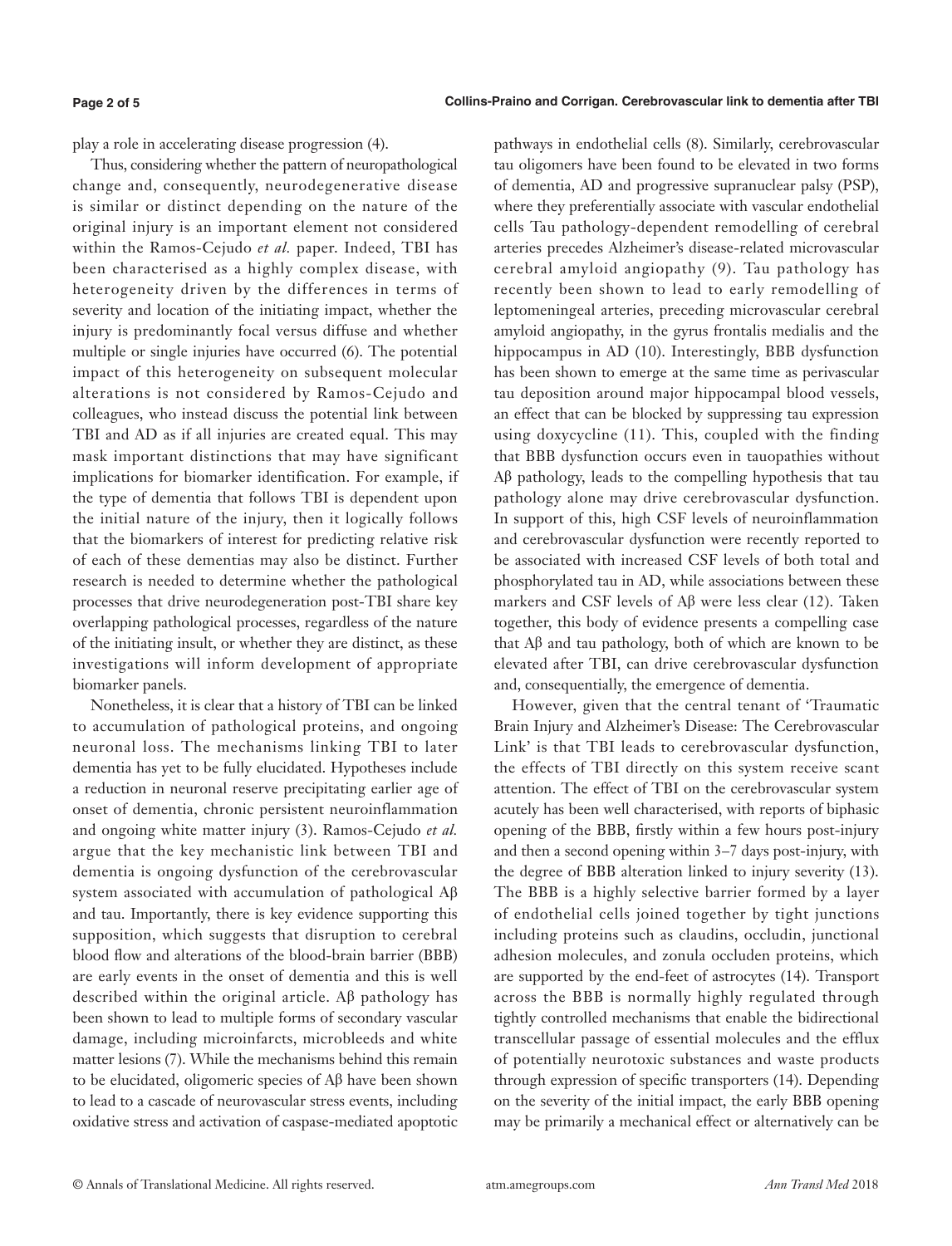caused by alterations in the transport barriers of the BBB, with increased rates of caveolin-1 mediated transcytosis (15). A second notable disruption to the BBB is seen within days post-injury with an increase in endothelial caveolae and decrease in junctional adhesion and tight junction proteins. Both these events permit blood-borne factors such as thrombin, albumin, and fibrinogen to enter the brain, fuelling the inflammatory response (13). This is aided by alteration in expression of endothelial adhesion molecules, which permit the entry of blood-borne leukocytes into the brain parenchyma, which interact with brain-derived immune cells (13).

Of note, following TBI, blood vessels are particularly vulnerable to primary mechanical injury, as stretch forces predominantly affect long fibres, specifically axons and blood vessels. Mechanical stress is concentrated in the perivascular regions and the depth of the sulci (16,17). This matches with the pattern of tau deposition seen post-TBI and suggests that this initial mechanical disruption may be a key initiating factor in the development of tau pathology. Indeed strain on axons leads to rupture of microtubules and release of tau, which then facilitates its phosphorylation at disease related sites (18). This phosphorylation would be enhanced by other factors which alter kinase/phosphatase activity, including oxidative stress and inflammation (2), which would be enhanced by cerebrovascular system dysfunction, particularly given the co-localisation of axonal and vascular injury (4). Surprisingly Ramos Cejudo *et al.* downplay the role of axonal injury in the development of Aβ plaque pathology immediately post-injury, focusing only on the effects of reduced blood flow and the disrupted BBB. It is known that following TBI, aggregation and deposition of Aβ is markedly accelerated and can be evident within a few hours post-injury (19). However, axons are thought to be a key source of this Aβ, as disruption of axonal transport allows accumulation of proteins in the axon, including amyloid precursor protein, with  $β$ - and γ-secretase activity promoting  $\mathbf{A}\beta$  formation (20). Notably, these are typically diffuse plaques and their number reduces over time in the acute period post-injury (21). This suggests that chronic  $\text{A}\beta$ pathology is either due to an impairment in the clearance of this Aβ in some individuals, or due to the development of new plaque pathology caused by ongoing secondary pathology.

Following this acute phase, it is now evident that there can be ongoing secondary injury cascades that fuel the increased risk of later developing neurodegenerative disease (16). As suggested by Ramos-Cejudo *et al.*, it is likely that ongoing cerebrovascular dysfunction is one such factor, which feeds into other deleterious processes including chronic persistent inflammation and ongoing axonal injury (16). Although there are a paucity of studies that have investigated long-term changes to the BBB postinjury, the evidence provided by Ramos-Cejudo *et al.* is sparse. Utilising a focal model of TBI, the Badaut group investigated the effects of an injury in adolescence on alterations in the BBB in adulthood. Although the barrier function of the BBB remained intact, phenotypic changes were noted with increased expression of the tight-junction protein claudin-5 and the basement membrane proteins perlecan and fibronectin (22,23). Levels of P-glycoprotein, a key efflux pump involved in Aβ clearance was decreased at both 2 and 6 months post-injury (23). These changes were accompanied by an increase in Aβ levels compared to sham animals with increased accumulation from 2–6 months post-injury (23). Following a focal injury in adulthood, progressive BBB dysfunction sufficient to lead to barrier breakdown was noted, with an increase in number of microbleeds within the corpus callosum seen up to 3 months post-injury (24). This contrasts to a clinical study examining long-term survivors of TBI where 47% showed multifocal perivascular deposition of fibrinogen and immunoglobulin indicating loss of normal BBB barrier function, which was localised to the grey matter with preferential distribution towards the crests of gyri and neocortical layers (25). Notably the regions described here do not align with the pattern of tau pathology seen following TBI, where NFTs are preferentially deposited in the sulci (3,4). Nonetheless, these studies suggest that ongoing alterations to the BBB can occur following TBI and this may differ depending on the nature of the initial insult. Alterations in the expression of structural proteins, transporters or immune receptors may occur or there may be frank discrete areas of BBB disruption. Linking these alterations to the pattern of distribution of Aβ and tau post-injury would provide more concrete evidence of the role of CVD post-TBI in later neurodegeneration.

In conclusion, the editorial by Ramos-Cejudo *et al.* is compelling and offers a thought provoking proposal of a mechanism that may account for the relationship between TBI and the subsequent development of dementia. Despite this, however, and notwithstanding the excellent evidence provided for the role of toxic Aβ and tau pathology in propagating dysfunction in the cerebral vasculature, there are key pieces of experimental evidence still lacking, particularly in regards to long-term alterations in the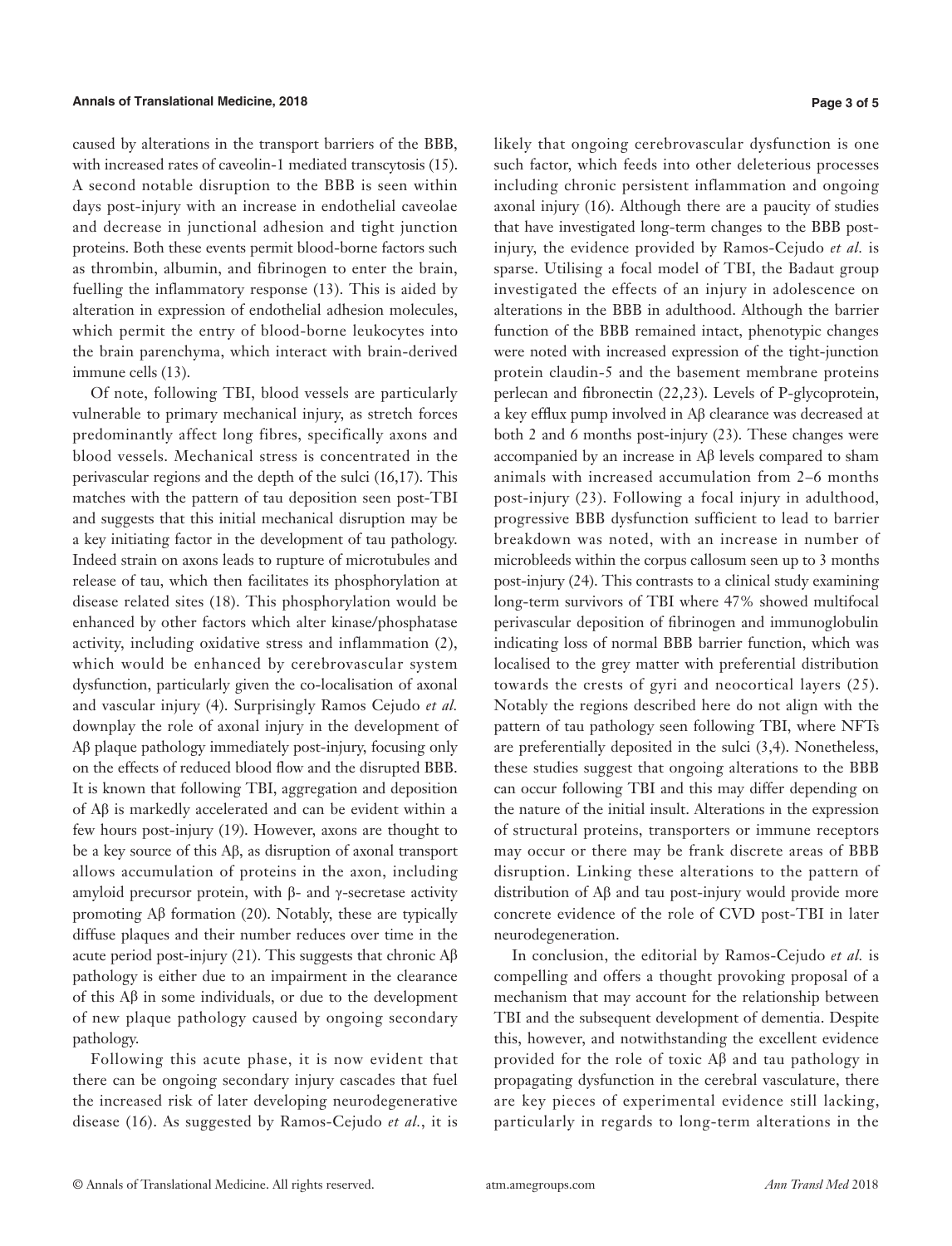#### **Page 4 of 5**

BBB and cerebrovascular function post-injury, that must be addressed before such a hypothesis can gain a more influential place in the field.

### Acknowledgements

Research supported by funding from the Neurosurgical Research Foundation and National Health and Medical Research Foundation.

## Footnote

*Conflicts of Interest:* The authors have no conflicts of interest to declare.

#### **References**

- 1. Barnes DE, Byers AL, Gardner RC, et al. Association of Mild Traumatic Brain Injury With and Without Loss of Consciousness With Dementia in US Military Veterans. JAMA Neurol 2018;75:1055-61.
- 2. Collins-Praino LE, Corrigan F. Does neuroinflammation drive the relationship between tau hyperphosphorylation and dementia development following traumatic brain injury? Brain Behav Immun 2017;60:369-82.
- 3. Johnson VE, Stewart W, Smith DH. Widespread tau and amyloid-beta pathology many years after a single traumatic brain injury in humans. Brain Pathol 2012;22:142-9.
- 4. McKee AC, Stein TD, Kiernan PT, et al. The neuropathology of chronic traumatic encephalopathy. Brain Pathol 2015;25:350-64.
- 5. Braak H, Braak E. Neuropathological stageing of Alzheimer-related changes. Acta Neuropathol 1991;82:239-59.
- 6. Maas A. Traumatic brain injury: Changing concepts and approaches. Chin J Traumatol 2016;19:3-6.
- 7. Smith EE, Greenberg SM. Beta-amyloid, blood vessels, and brain function. Stroke 2009;40:2601-6.
- 8. Fossati S, Ghiso J, Rostagno A. Insights into caspasemediated apoptotic pathways induced by amyloid-beta in cerebral microvascular endothelial cells. Neurodegener Dis 2012;10:324-8.
- 9. Castillo-Carranza DL, Nilson AN, Van Skike CE, et al. Cerebral Microvascular Accumulation of Tau Oligomers in Alzheimer's Disease and Related Tauopathies. Aging Dis 2017;8:257-66.
- 10. Merlini M, Wanner D, Nitsch RM. Tau pathologydependent remodelling of cerebral arteries precedes

Alzheimer's disease-related microvascular cerebral amyloid angiopathy. Acta Neuropathol 2016;131:737-52.

- 11. Blair LJ, Frauen HD, Zhang B, et al. Tau depletion prevents progressive blood-brain barrier damage in a mouse model of tauopathy. Acta Neuropathol Commun 2015;3:8.
- 12. Janelidze S, Mattsson N, Stomrud E, et al. CSF biomarkers of neuroinflammation and cerebrovascular dysfunction in early Alzheimer disease. Neurology 2018;91:e867-e877.
- 13. Chodobski A, Zink BJ, Szmydynger-Chodobska J. Bloodbrain barrier pathophysiology in traumatic brain injury. Transl Stroke Res 2011;2:492-516.
- 14. Corrigan F, Mander KA, Leonard AV, et al. Neurogenic inflammation after traumatic brain injury and its potentiation of classical inflammation. J Neuroinflammation 2016;13:264.
- 15. Nag S, Manias JL, Stewart DJ. Expression of endothelial phosphorylated caveolin-1 is increased in brain injury. Neuropathol Appl Neurobiol 2009;35:417-26.
- 16. Faden AI, Wu J, Stoica BA, et al. Progressive inflammationmediated neurodegeneration after traumatic brain or spinal cord injury. Br J Pharmacol 2016;173:681-91.
- 17. Ghajari M, Hellyer PJ, Sharp DJ. Computational modelling of traumatic brain injury predicts the location of chronic traumatic encephalopathy pathology. Brain 2017;140:333-43.
- 18. Ahmadzadeh H, Smith DH, Shenoy VB. Viscoelasticity of tau proteins leads to strain rate-dependent breaking of microtubules during axonal stretch injury: predictions from a mathematical model. Biophys J 2014;106:1123-33.
- 19. Johnson VE, Stewart W, Smith DH. Traumatic brain injury and amyloid-beta pathology: a link to Alzheimer's disease? Nat Rev Neurosci 2010;11:361-70.
- 20. Uryu K, Chen XH, Martinez D, et al. Multiple proteins implicated in neurodegenerative diseases accumulate in axons after brain trauma in humans. Exp Neurol 2007;208:185-92.
- 21. Chen XH, Johnson VE, Uryu K, et al. A lack of amyloid beta plaques despite persistent accumulation of amyloid beta in axons of long-term survivors of traumatic brain injury. Brain Pathol 2009;19:214-23.
- 22. Jullienne A, Roberts JM, Pop V, et al. Juvenile traumatic brain injury induces long-term perivascular matrix changes alongside amyloid-beta accumulation. J Cereb Blood Flow Metab 2014;34:1637-45.
- 23. Pop V, Sorensen DW, Kamper JE, et al. Early brain injury alters the blood-brain barrier phenotype in parallel with beta-amyloid and cognitive changes in adulthood. J Cereb